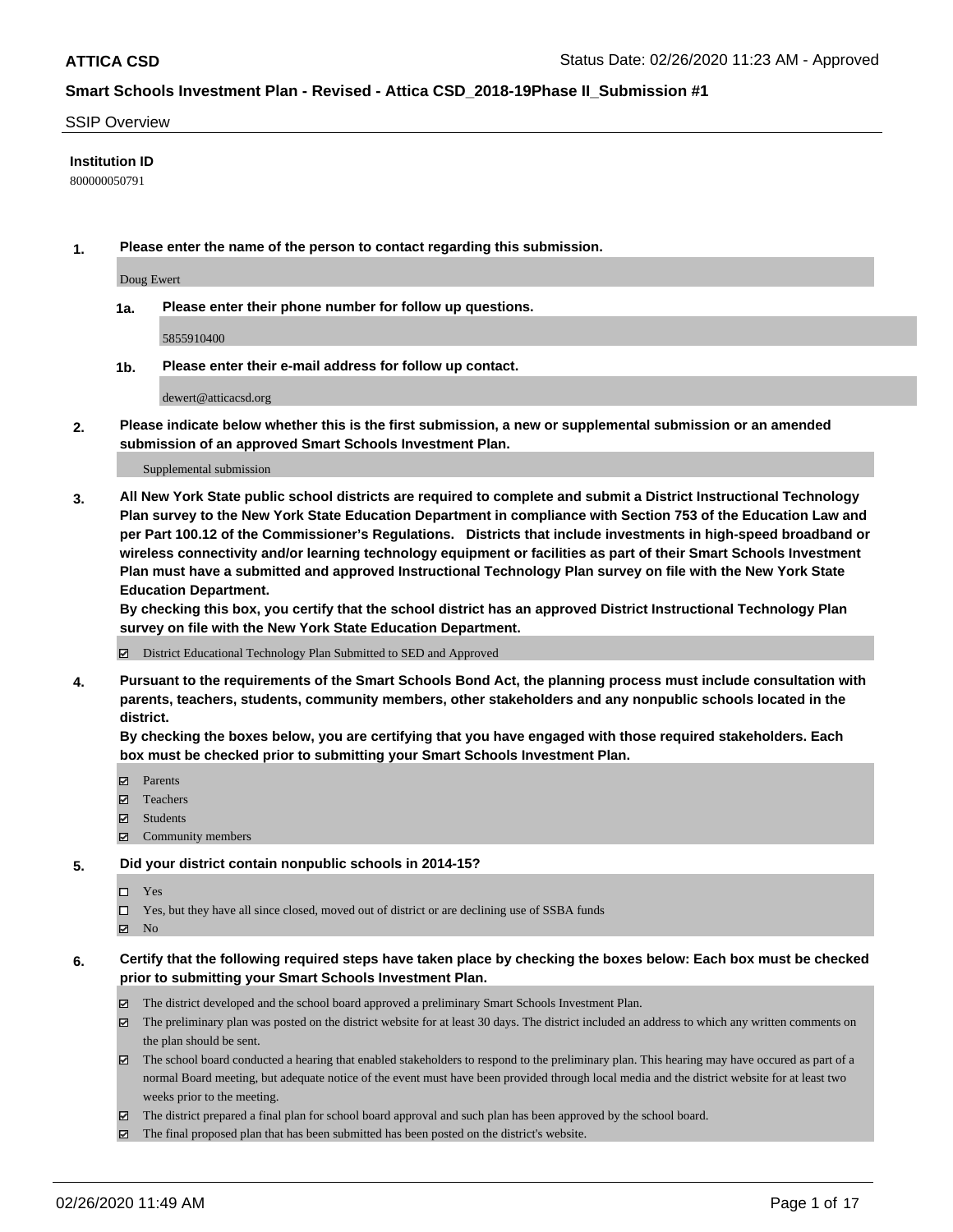SSIP Overview

**6a. Please upload the proposed Smart Schools Investment Plan (SSIP) that was posted on the district's website, along with any supporting materials. Note that this should be different than your recently submitted Educational Technology Survey. The Final SSIP, as approved by the School Board, should also be posted on the website and remain there during the course of the projects contained therein.**

AtticaCSD\_SSIP Preliminary Phase2.pdf

**6b. Enter the webpage address where the final Smart Schools Investment Plan is posted. The Plan should remain posted for the life of the included projects.**

https://www.atticacsd.org/domain/31

**7. Please enter an estimate of the total number of students and staff that will benefit from this Smart Schools Investment Plan based on the cumulative projects submitted to date.**

1,455

**8. An LEA/School District may partner with one or more other LEA/School Districts to form a consortium to pool Smart Schools Bond Act funds for a project that meets all other Smart School Bond Act requirements. Each school district participating in the consortium will need to file an approved Smart Schools Investment Plan for the project and submit a signed Memorandum of Understanding that sets forth the details of the consortium including the roles of each respective district.**

 $\Box$  The district plans to participate in a consortium to partner with other school district(s) to implement a Smart Schools project.

### **9. Please enter the name and 6-digit SED Code for each LEA/School District participating in the Consortium.**

| Partner LEA/District | ISED BEDS Code |
|----------------------|----------------|
| (No Response)        | (No Response)  |

### **10. Please upload a signed Memorandum of Understanding with all of the participating Consortium partners.**

(No Response)

### **11. Your district's Smart Schools Bond Act Allocation is:**

\$1,499,221

#### **12. Final 2014-15 BEDS Enrollment to calculate Nonpublic Sharing Requirement**

|            | Public Enrollment | Nonpublic Enrollment | Total Enrollment | I Nonpublic Percentage |
|------------|-------------------|----------------------|------------------|------------------------|
| Enrollment | .352              |                      | .352.00          | 0.00                   |

**13. This table compares each category budget total, as entered in that category's page, to the total expenditures listed in the category's expenditure table. Any discrepancies between the two must be resolved before submission.**

|                                          | Sub-Allocations | <b>Expenditure Totals</b> | <b>Difference</b> |
|------------------------------------------|-----------------|---------------------------|-------------------|
| <b>School Connectivity</b>               | 0.00            | 0.00                      | 0.00              |
| Connectivity Projects for<br>Communities | 0.00            | 0.00                      | 0.00              |
| Classroom Technology                     | 558,707.00      | 558,707.00                | 0.00              |
| Pre-Kindergarten Classrooms              | 0.00            | 0.00                      | 0.00              |
| Replace Transportable<br>Classrooms      | 0.00            | 0.00                      | 0.00              |
| High-Tech Security Features              | 0.00            | 0.00                      | 0.00              |
| Nonpublic Loan                           | 0.00            | 0.00                      | 0.00              |
| Totals:                                  |                 |                           |                   |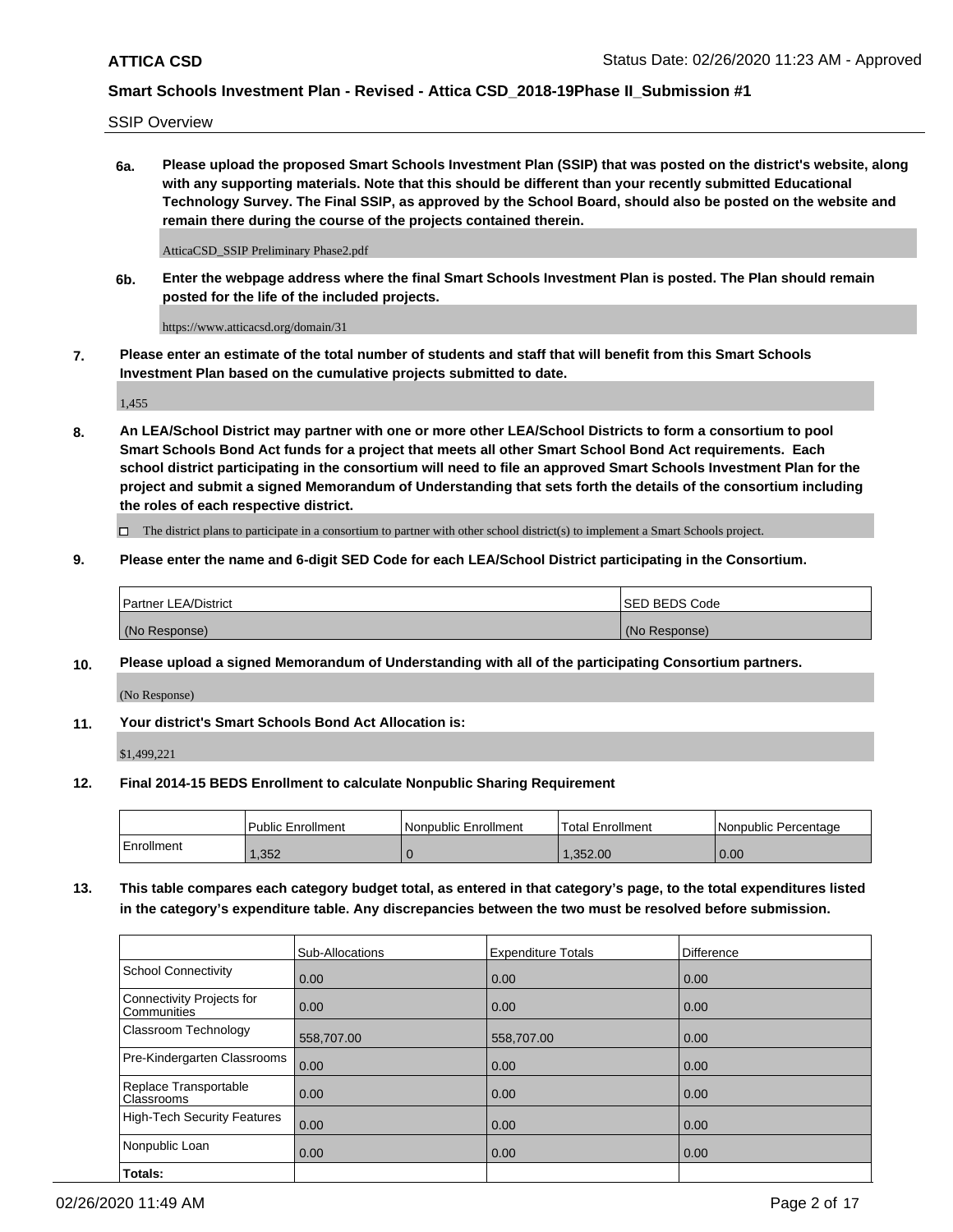SSIP Overview

| Sub-Allocations | <b>Expenditure Totals</b> | <b>Difference</b> |
|-----------------|---------------------------|-------------------|
| 558,707         | 558,707                   |                   |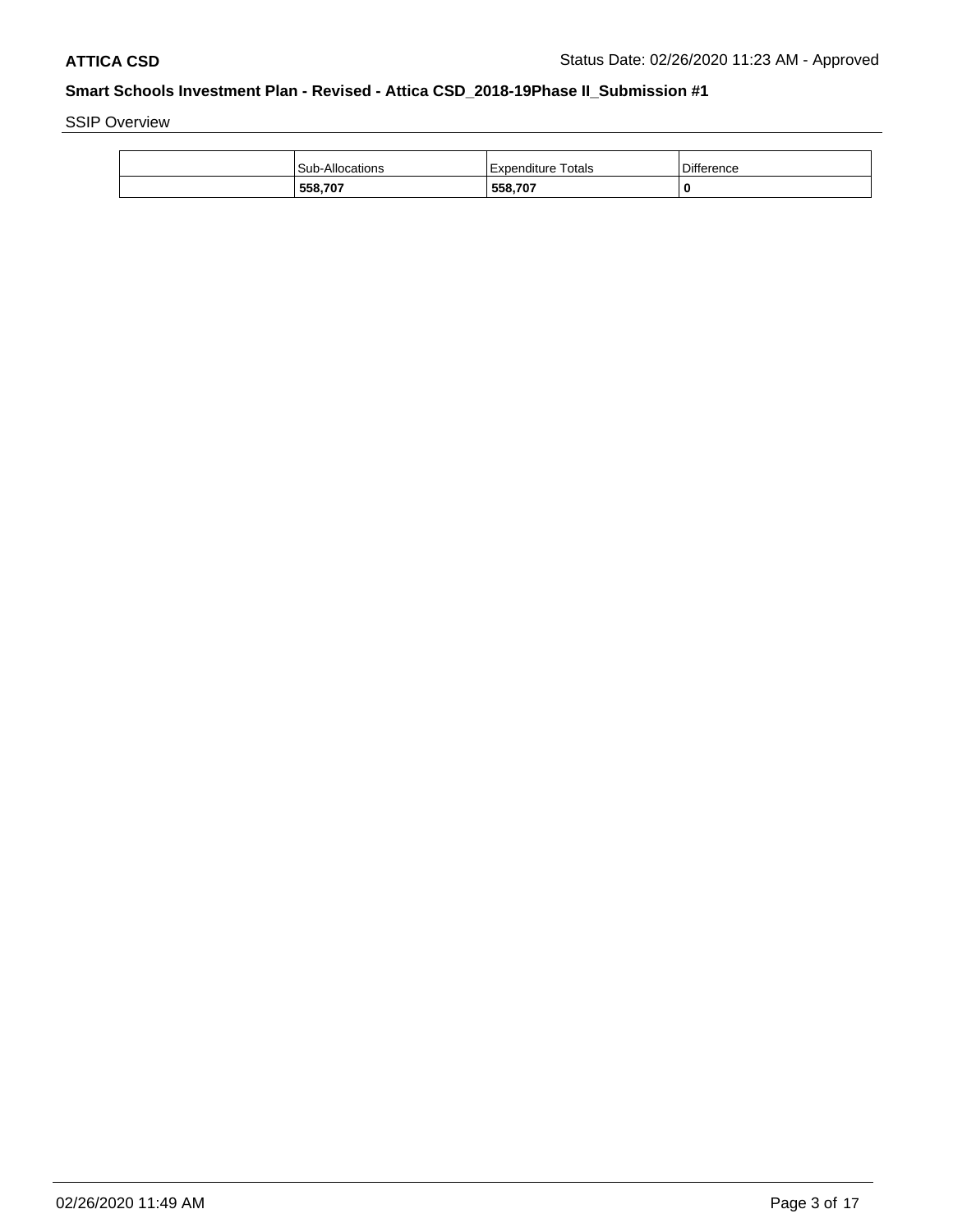School Connectivity

- **1. In order for students and faculty to receive the maximum benefit from the technology made available under the Smart Schools Bond Act, their school buildings must possess sufficient connectivity infrastructure to ensure that devices can be used during the school day. Smart Schools Investment Plans must demonstrate that:**
	- **• sufficient infrastructure that meets the Federal Communications Commission's 100 Mbps per 1,000 students standard currently exists in the buildings where new devices will be deployed, or**
	- **• is a planned use of a portion of Smart Schools Bond Act funds, or**
	- **• is under development through another funding source.**

**Smart Schools Bond Act funds used for technology infrastructure or classroom technology investments must increase the number of school buildings that meet or exceed the minimum speed standard of 100 Mbps per 1,000 students and staff within 12 months. This standard may be met on either a contracted 24/7 firm service or a "burstable" capability. If the standard is met under the burstable criteria, it must be:**

**1. Specifically codified in a service contract with a provider, and**

**2. Guaranteed to be available to all students and devices as needed, particularly during periods of high demand, such as computer-based testing (CBT) periods.**

**Please describe how your district already meets or is planning to meet this standard within 12 months of plan submission.**

(No Response)

**1a. If a district believes that it will be impossible to meet this standard within 12 months, it may apply for a waiver of this requirement, as described on the Smart Schools website. The waiver must be filed and approved by SED prior to submitting this survey.**

 $\Box$  By checking this box, you are certifying that the school district has an approved waiver of this requirement on file with the New York State Education Department.

**2. Connectivity Speed Calculator (Required). If the district currently meets the required speed, enter "Currently Met" in the last box: Expected Date When Required Speed Will be Met.**

|                  | l Number of   | Required Speed | Current Speed in | Expected Speed  | Expected Date                           |
|------------------|---------------|----------------|------------------|-----------------|-----------------------------------------|
|                  | Students      | In Mbps        | l Mbps           | to be Attained  | When Required                           |
|                  |               |                |                  |                 | l Within 12 Months ISpeed Will be Met l |
| Calculated Speed | (No Response) | 0.00           | (No Response)    | l (No Response) | l (No Response)                         |

**3. Describe how you intend to use Smart Schools Bond Act funds for high-speed broadband and/or wireless connectivity projects in school buildings.**

(No Response)

**4. Describe the linkage between the district's District Instructional Technology Plan and how the proposed projects will improve teaching and learning. (There should be a link between your response to this question and your responses to Question 1 in Section IV - NYSED Initiatives Alignment: "Explain how the district use of instructional technology will serve as a part of a comprehensive and sustained effort to support rigorous academic standards attainment and performance improvement for students."** 

**Your answer should also align with your answers to the questions in Section II - Strategic Technology Planning and the associated Action Steps in Section III - Action Plan.)**

(No Response)

**5. If the district wishes to have students and staff access the Internet from wireless devices within the school building, or in close proximity to it, it must first ensure that it has a robust Wi-Fi network in place that has sufficient bandwidth to meet user demand.**

**Please describe how you have quantified this demand and how you plan to meet this demand.**

(No Response)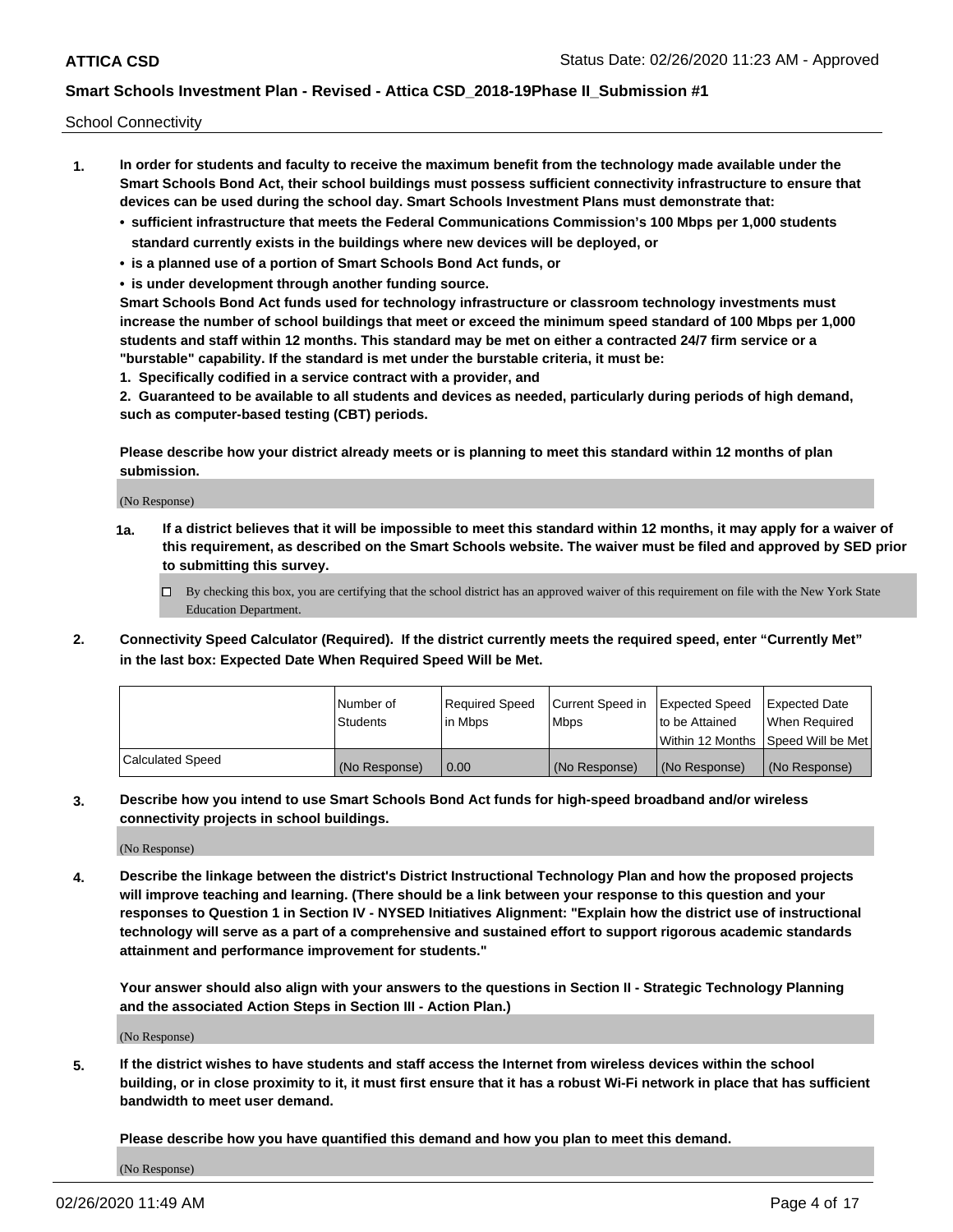School Connectivity

**6. Smart Schools plans with any expenditures in the School Connectivity category require a project number from the Office of Facilities Planning. Districts must submit an SSBA LOI and receive project numbers prior to submitting the SSIP. As indicated on the LOI, some projects may be eligible for a streamlined review and will not require a building permit.**

**Please indicate on a separate row each project number given to you by the Office of Facilities Planning.**

| Project Number |  |
|----------------|--|
| (No Response)  |  |

**7. Certain high-tech security and connectivity infrastructure projects may be eligible for an expedited review process as determined by the Office of Facilities Planning.**

#### **Was your project deemed eligible for streamlined review?**

(No Response)

### **8. Include the name and license number of the architect or engineer of record.**

| Name          | License Number |
|---------------|----------------|
| (No Response) | (No Response)  |

#### **9. Public Expenditures – Loanable (Counts toward the nonpublic loan calculation)**

| Select the allowable expenditure type.<br>Repeat to add another item under each type. | <b>PUBLIC</b> Items to be<br>l Purchased | Quantity         | l Cost Per Item  | <b>Total Cost</b> |
|---------------------------------------------------------------------------------------|------------------------------------------|------------------|------------------|-------------------|
| (No Response)                                                                         | (No Response)                            | (No<br>Response) | (No<br>Response) | 0.00              |
|                                                                                       |                                          | 0                | 0.00             |                   |

### **10. Public Expenditures – Non-Loanable (Does not count toward nonpublic loan calculation)**

| Select the allowable expenditure<br>type.<br>Repeat to add another item under<br>each type. | <b>PUBLIC</b> Items to be purchased | Quantity      | Cost per Item | <b>Total Cost</b> |
|---------------------------------------------------------------------------------------------|-------------------------------------|---------------|---------------|-------------------|
| (No Response)                                                                               | (No Response)                       | (No Response) | (No Response) | 0.00              |
|                                                                                             |                                     |               | 0.00          |                   |

#### **11. Final 2014-15 BEDS Enrollment to calculate Nonpublic Sharing Requirement (no changes allowed.)**

|            | Public Enrollment | l Nonpublic Enrollment | <b>Total Enrollment</b> | Nonpublic Percentage |
|------------|-------------------|------------------------|-------------------------|----------------------|
| Enrollment | .352              |                        | .352.00                 | 0.00                 |

### **12. Total Public Budget - Loanable (Counts toward the nonpublic loan calculation)**

|                                               | Public Allocations | <b>Estimated Nonpublic Loan</b><br>Amount | Estimated Total Sub-Allocations |
|-----------------------------------------------|--------------------|-------------------------------------------|---------------------------------|
| Network/Access Costs                          | (No Response)      | 0.00                                      | 0.00                            |
| School Internal Connections and<br>Components | (No Response)      | 0.00                                      | 0.00                            |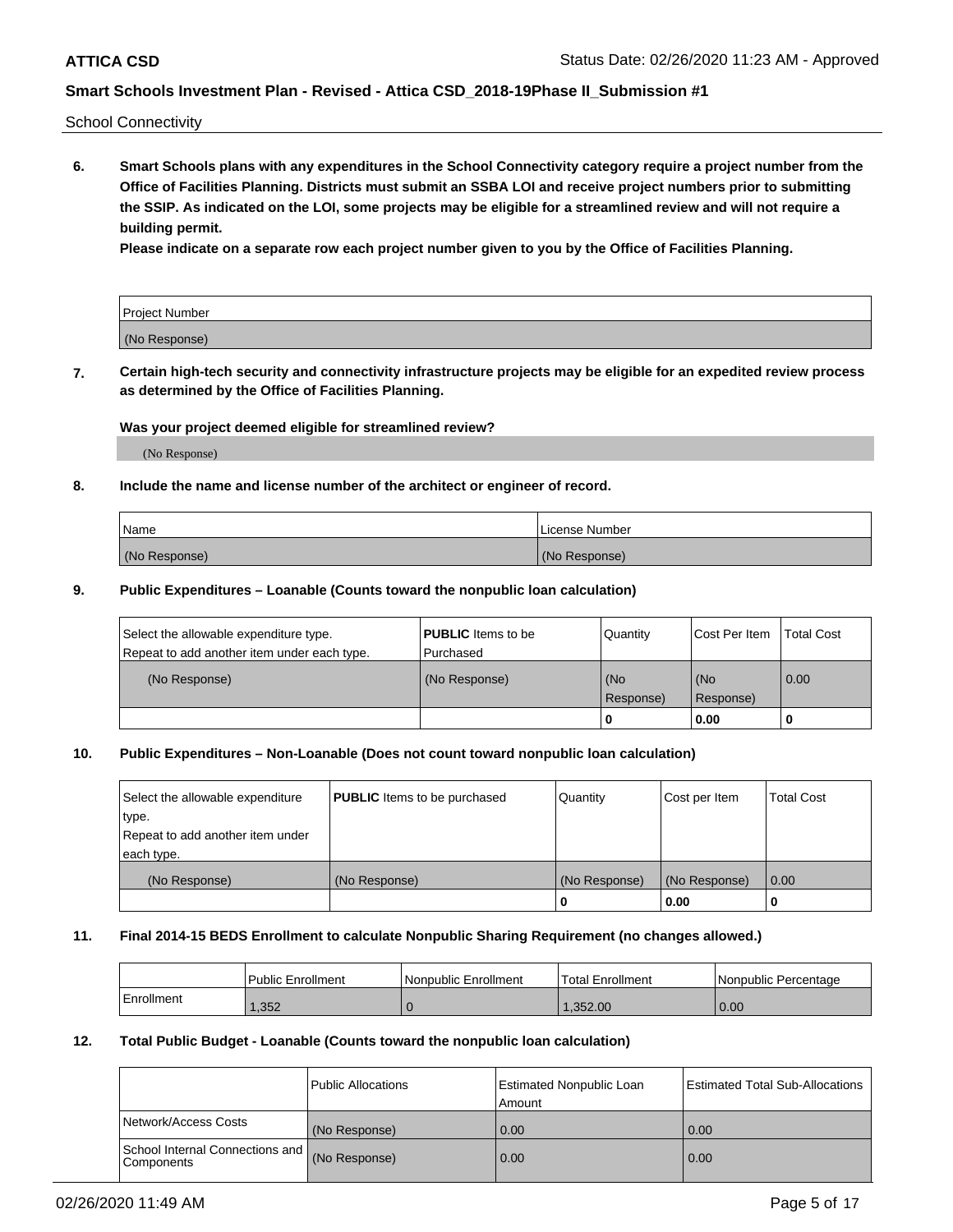School Connectivity

|              | Public Allocations | <b>Estimated Nonpublic Loan</b><br>Amount | <b>Estimated Total Sub-Allocations</b> |
|--------------|--------------------|-------------------------------------------|----------------------------------------|
| <b>Other</b> | (No Response)      | 0.00                                      | 0.00                                   |
| Totals:      | 0.00               |                                           | 0                                      |

# **13. Total Public Budget – Non-Loanable (Does not count toward the nonpublic loan calculation)**

| Sub-<br>Allocation |
|--------------------|
| (No Response)      |
| (No Response)      |
| (No Response)      |
| (No Response)      |
| (No Response)      |
| (No Response)      |
| (No Response)      |
| 0.00               |
|                    |

# **14. School Connectivity Totals**

|                          | Total Sub-Allocations |
|--------------------------|-----------------------|
| Total Loanable Items     | 0.00                  |
| Total Non-Ioanable Items | 0.00                  |
| Totals:                  | 0                     |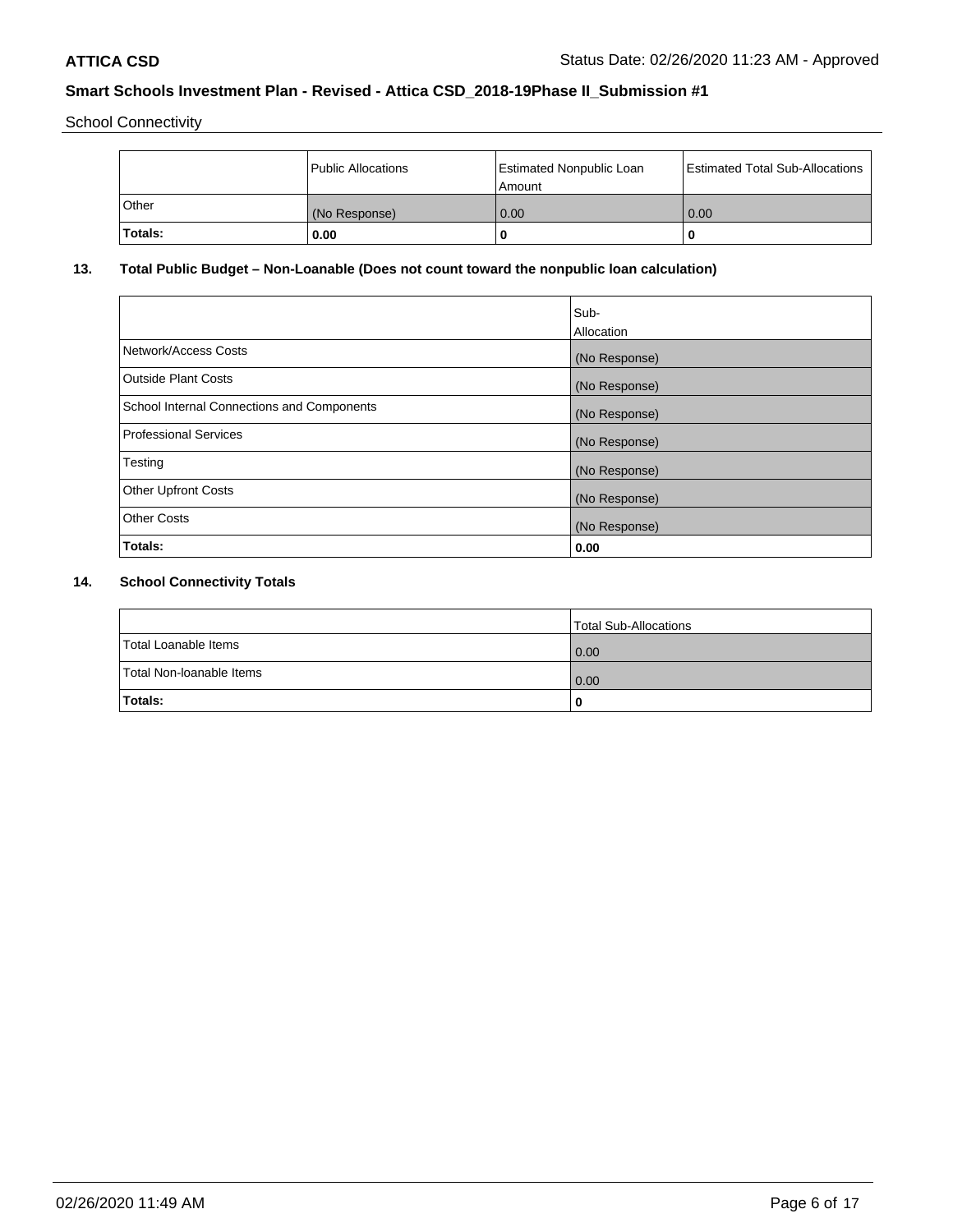Community Connectivity (Broadband and Wireless)

**1. Describe how you intend to use Smart Schools Bond Act funds for high-speed broadband and/or wireless connectivity projects in the community.**

(No Response)

**2. Please describe how the proposed project(s) will promote student achievement and increase student and/or staff access to the Internet in a manner that enhances student learning and/or instruction outside of the school day and/or school building.**

(No Response)

**3. Community connectivity projects must comply with all the necessary local building codes and regulations (building and related permits are not required prior to plan submission).**

 $\Box$  I certify that we will comply with all the necessary local building codes and regulations.

**4. Please describe the physical location of the proposed investment.**

(No Response)

**5. Please provide the initial list of partners participating in the Community Connectivity Broadband Project, along with their Federal Tax Identification (Employer Identification) number.**

| <b>Project Partners</b> | l Federal ID # |
|-------------------------|----------------|
| (No Response)           | (No Response)  |

**6. Please detail the type, quantity, per unit cost and total cost of the eligible items under each sub-category.**

| Select the allowable expenditure | Item to be purchased | Quantity      | Cost per Item | <b>Total Cost</b> |
|----------------------------------|----------------------|---------------|---------------|-------------------|
| type.                            |                      |               |               |                   |
| Repeat to add another item under |                      |               |               |                   |
| each type.                       |                      |               |               |                   |
| (No Response)                    | (No Response)        | (No Response) | (No Response) | 0.00              |
|                                  |                      | U             | 0.00          |                   |

**7. If you are submitting an allocation for Community Connectivity, complete this table.**

**Note that the calculated Total at the bottom of the table must equal the Total allocation for this category that you entered in the SSIP Overview overall budget.**

|                                    | Sub-Allocation |
|------------------------------------|----------------|
| Network/Access Costs               | (No Response)  |
| Outside Plant Costs                | (No Response)  |
| <b>Tower Costs</b>                 | (No Response)  |
| <b>Customer Premises Equipment</b> | (No Response)  |
| <b>Professional Services</b>       | (No Response)  |
| Testing                            | (No Response)  |
| <b>Other Upfront Costs</b>         | (No Response)  |
| <b>Other Costs</b>                 | (No Response)  |
| Totals:                            | 0.00           |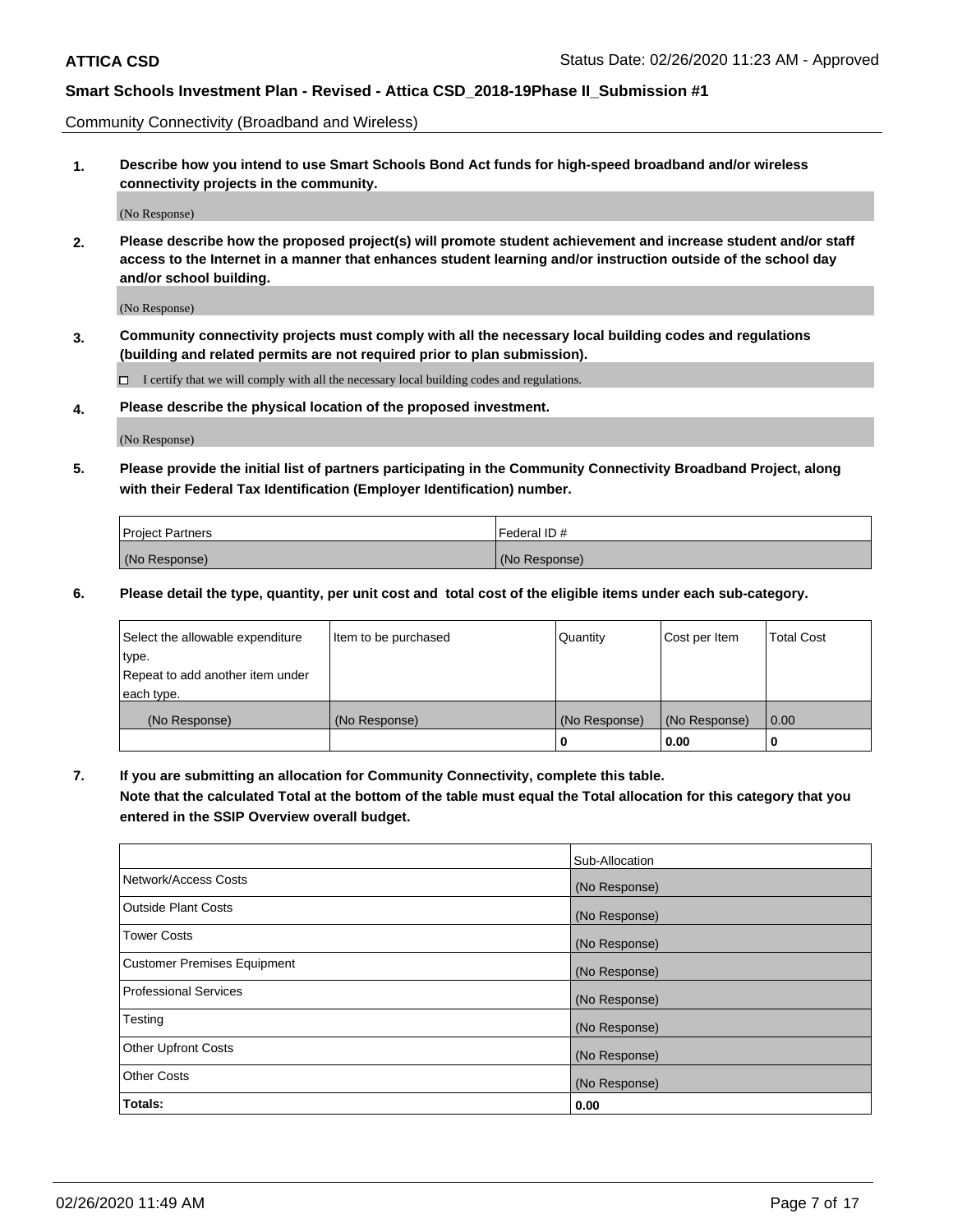#### Classroom Learning Technology

**1. In order for students and faculty to receive the maximum benefit from the technology made available under the Smart Schools Bond Act, their school buildings must possess sufficient connectivity infrastructure to ensure that devices can be used during the school day. Smart Schools Investment Plans must demonstrate that sufficient infrastructure that meets the Federal Communications Commission's 100 Mbps per 1,000 students standard currently exists in the buildings where new devices will be deployed, or is a planned use of a portion of Smart Schools Bond Act funds, or is under development through another funding source. Smart Schools Bond Act funds used for technology infrastructure or classroom technology investments must increase the number of school buildings that meet or exceed the minimum speed standard of 100 Mbps per 1,000 students and staff within 12 months. This standard may be met on either a contracted 24/7 firm service or a "burstable" capability. If the standard is met under the burstable criteria, it must be:**

**1. Specifically codified in a service contract with a provider, and**

**2. Guaranteed to be available to all students and devices as needed, particularly during periods of high demand, such as computer-based testing (CBT) periods.**

**Please describe how your district already meets or is planning to meet this standard within 12 months of plan submission.**

Our district has a 600 Mbps connection for internet speed, which surpasses the 100 Mbps per 1,000 students standard set by the FCC. The district currently has 1,213 students. Additionally, our infrastructure was upgraded to a 10 Gbps backbone during the summer of 2018. We also completed upgrading our wireless infrastructure for the district by replacing the old systems in all buildings and providing dedicated access points in each classroom at those locations. Dedicated access points have been installed in all classrooms in the district to accommodate adequate bandwidth during high-demand events such as online assessments and computer-based testing.

- **1a. If a district believes that it will be impossible to meet this standard within 12 months, it may apply for a waiver of this requirement, as described on the Smart Schools website. The waiver must be filed and approved by SED prior to submitting this survey.**
	- By checking this box, you are certifying that the school district has an approved waiver of this requirement on file with the New York State Education Department.
- **2. Connectivity Speed Calculator (Required). If the district currently meets the required speed, enter "Currently Met" in the last box: Expected Date When Required Speed Will be Met.**

|                  | l Number of<br><b>Students</b> | Required Speed<br>in Mbps | Current Speed in Expected Speed<br><b>Mbps</b> | to be Attained                     | Expected Date<br>When Required |
|------------------|--------------------------------|---------------------------|------------------------------------------------|------------------------------------|--------------------------------|
|                  |                                |                           |                                                | Within 12 Months Speed Will be Met |                                |
| Calculated Speed | 1.213                          | 121.30                    | 600                                            | 600                                | Currently met                  |

**3. If the district wishes to have students and staff access the Internet from wireless devices within the school building, or in close proximity to it, it must first ensure that it has a robust Wi-Fi network in place that has sufficient bandwidth to meet user demand.**

**Please describe how you have quantified this demand and how you plan to meet this demand.**

The district has taken the following measures to ensure sufficient bandwidth to meet the end-user demands:

- Upgraded all of the internal infrastructure from 1 Gbps to 10 Gbps fiber during the summer of 2018.
- Replaced all out-dated switches in each data closet with new PoE+ switches during the summer of 2018.
- Upgraded the bandwidth from 200 Mbps to 600 Mbps during the summer of 2018.
- Installed dedicated wireless access points in every other classroom at the high school and middle school buildings, as well as key open areas such as the cafeteria, gyms, and auditoriums. This was accomplished during the 2014-15 school year.
- Replaced antiquated controllers with new controllers and software during the 2018-19 school year.
- Completed the installation of dedicated wireless access points in all remaining classrooms in the district during the 2018-19 school year.

We have reached our goal to provide wireless access to all users in every location. With all of the necessary components in place (infrastructure, bandwidth, and wireless), the district will continue to move forward in expanding the number of mobile devices to meet goals set out in our 1:1 initiative.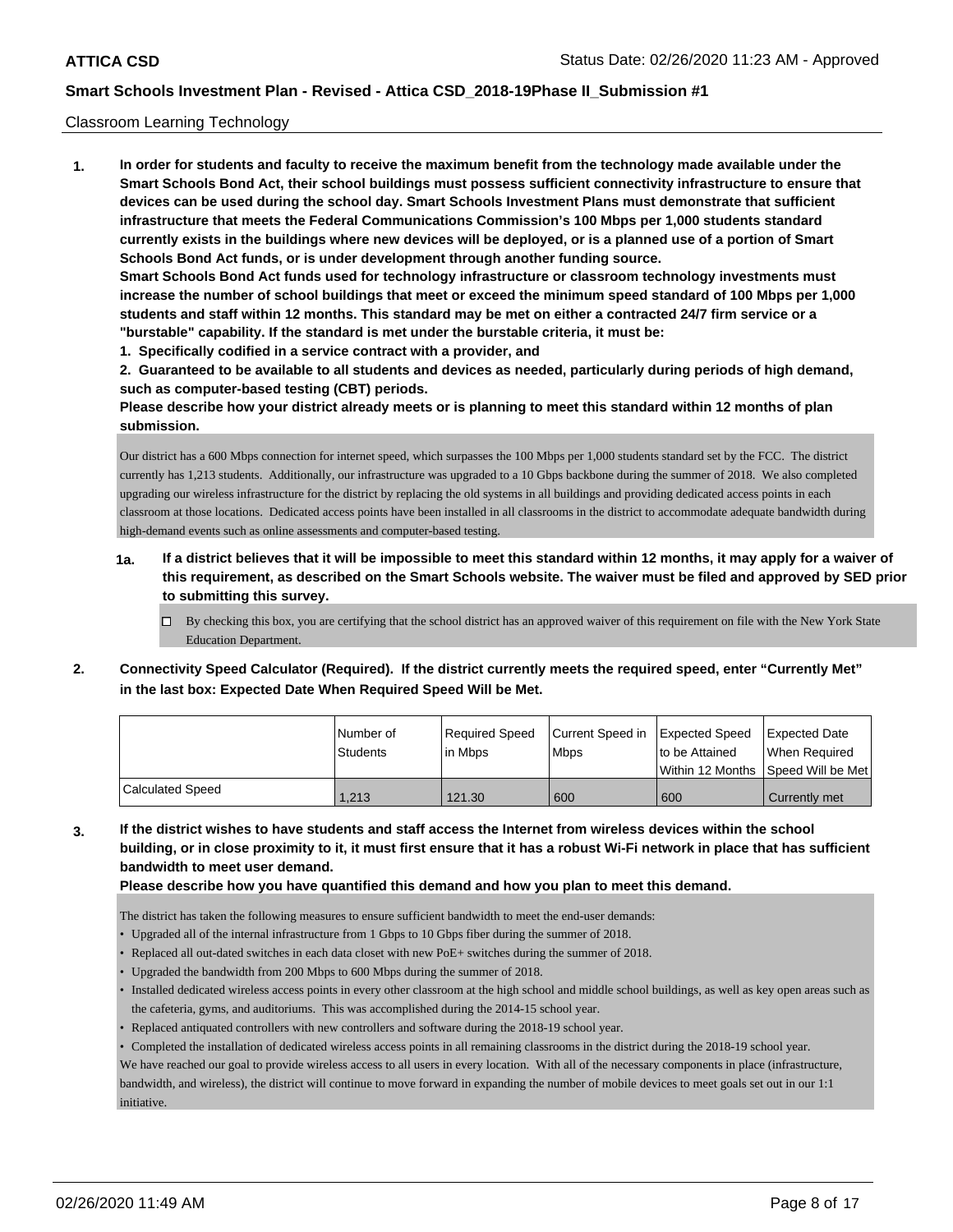#### Classroom Learning Technology

- **4. All New York State public school districts are required to complete and submit an Instructional Technology Plan survey to the New York State Education Department in compliance with Section 753 of the Education Law and per Part 100.12 of the Commissioner's Regulations. Districts that include educational technology purchases as part of their Smart Schools Investment Plan must have a submitted and approved Instructional Technology Plan survey on file with the New York State Education Department.**
	- By checking this box, you are certifying that the school district has an approved Instructional Technology Plan survey on file with the New York State Education Department.
- **5. Describe the devices you intend to purchase and their compatibility with existing or planned platforms or systems. Specifically address the adequacy of each facility's electrical, HVAC and other infrastructure necessary to install and support the operation of the planned technology.**

We plan to use these SSBA funds for purchasing 75" Viewsonic interactive LED flat panels (IFPs) in order to replace the failing projectors and smartboards in our classrooms. All our classrooms have been outfitted with smartboards for approximately 10 years, and the smartboards have reached their end-of-life cycle. Additionally, there is an increase in the number of projector repairs due to age, and the parts for repairs are no longer available. The purchase will eliminate the need for replacing each projector with a new projector, replacing bulbs which are quite expensive, and will minimize the repair costs . Most of our teachers are comfortable and well-versed in the use of interactive technology and have come to rely heavily on it for daily instruction. The older projectors and smartboards need to be replaced as quickly as possible to minimize classroom disruption. Each IFP comes with 20-point touch capability, multiple connectivity ports including VGA and HDMI, and 4K resolution. In addition, the teacher can wirelessly connect mobile devices to the IFP via a wireless module attached to the IFP and display that device's contents to the entire class. The interactive panels will also serve as the primary interface between desktop PCs and the use of instructional software such as web-based resources, Google Apps (Docs, Sheets, Slides, and Google Classroom, amongst others), and online assessment materials. A sound bar will be purchased to provide a richer and fuller sound.

The district also plans on using these SSBA funds to purchase Audio Enhancement Systems for all middle school and high school classrooms. Hearing is the primary channel for learning, and most of the school day involves listening activities. Due to a combination of poor classroom acoustics, high ambient noise levels, and mild hearing loss experienced in a number of students for various reasons, the learning experience can be disrupted. Examples of ambient noise include children talking, heating and air conditioning noise, hallway noises, computer noise, and furniture movement, to name a few. The audio system enables the teacher's voice to be amplified through the speaker system to overcome these ambient noises, the poor room acoustics and any mild hearing loss that students may have experienced. It allows the students to hear the teaching more clearly, it reduces the child's sensitivity to distractions, and allows the student to concentrate on what is being spoken, thereby creating an environment to maximize learning for everyone.

The audio system includes a specially-designed speaker installed in the ceiling, a receiver, wireless flexmikes for the teacher to speak into, and a media connector that wirelessly transmits all classroom multimedia audio sources (such as computers, DVD players, MP3 players) through the main speaker system. Due to the special design of the ceiling speaker, the sound is evenly distributed throughout every location in the classroom so that all students are not deprived of good-quality listening experiences.

All of our buildings' electrical and HVAC systems are well-managed and not expected to be impacted. Our current electrical supply in the classrooms currently is sufficient for providing power to the existing smartboards and projectors and will therefore be adequate to supply the power needed for the new interactive flat panels that will replace the smartboards and projectors. Additionally, we are purchasing surge protectors for each IFP to minimize any electrical disturbances. The electrical power will also be adequate for each audio enhancement system, and will utilize existing electrical and HVAC hardware.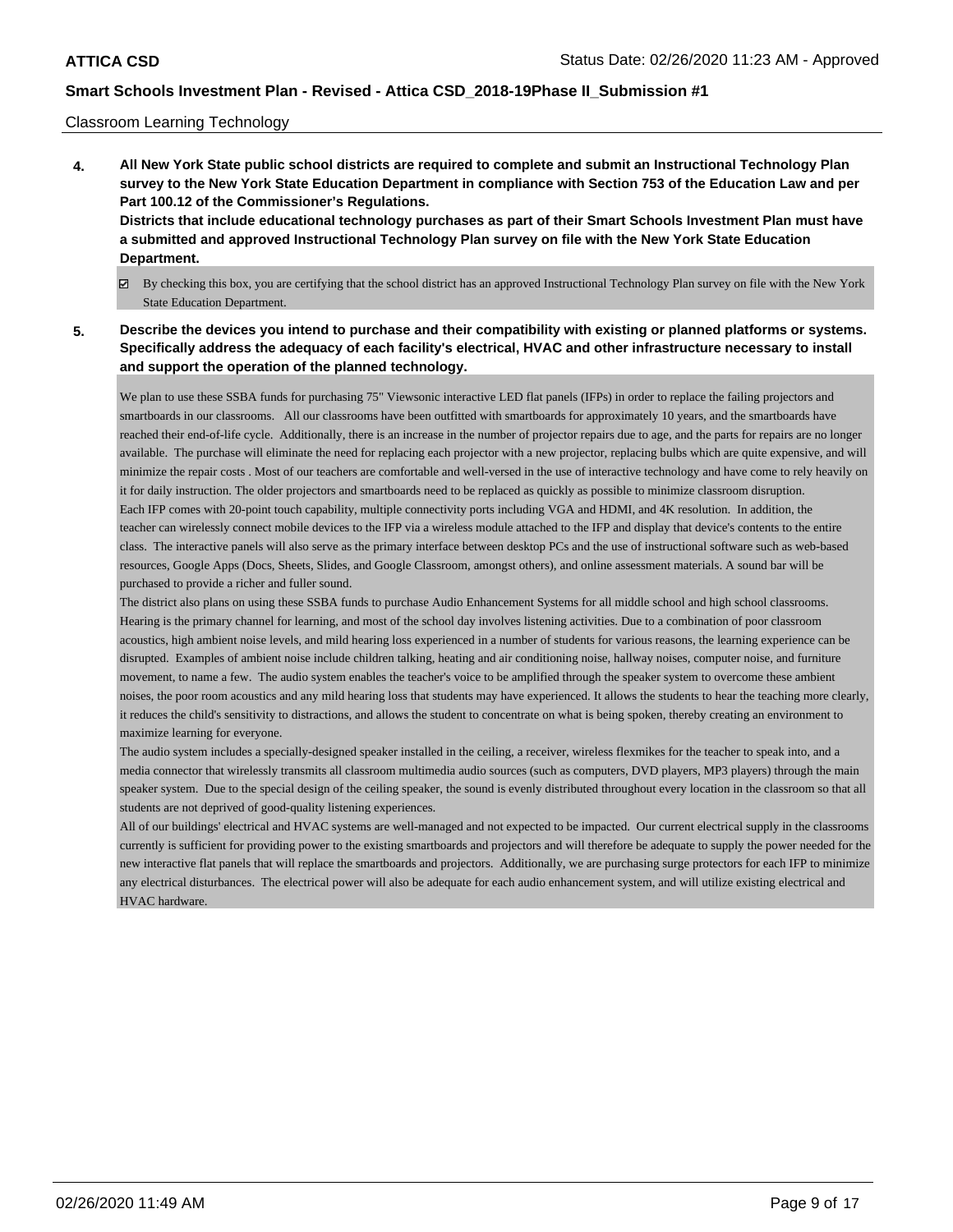#### Classroom Learning Technology

- **6. Describe how the proposed technology purchases will:**
	- **> enhance differentiated instruction;**
	- **> expand student learning inside and outside the classroom;**
	- **> benefit students with disabilities and English language learners; and**
	- **> contribute to the reduction of other learning gaps that have been identified within the district.**

**The expectation is that districts will place a priority on addressing the needs of students who struggle to succeed in a rigorous curriculum. Responses in this section should specifically address this concern and align with the district's Instructional Technology Plan (in particular Question 2 of E. Curriculum and Instruction: "Does the district's instructional technology plan address the needs of students with disabilities to ensure equitable access to instruction, materials and assessments?" and Question 3 of the same section: "Does the district's instructional technology plan address the provision of assistive technology specifically for students with disabilities to ensure access to and participation in the general curriculum?")**

**In addition, describe how the district ensures equitable access to instruction, materials and assessments and participation in the general curriculum for both SWD and English Language Learners/Multilingual Learners (ELL/MLL) students.**

The District will be installing interactive flat panels (IFPs) into every instructional space in each building. These devices have the potential to positively affect many areas of instruction and learning overall. The interactive displays engage the students as well as allow interactivity. The Smart Notebook software package installed with the flat panels will assist teachers in delivering instruction in a way that is interactive for all of our students, including students with disabilities and ELLs.

Generally speaking, the IFP benefits both instruction and student learning by making it easy for teachers and students to navigate through programs and other digital content via touch as well as providing the ability to view diagrams, charts, video, and other types of visual content. Additionally, audio content can be accessed easily. Several students can draw on an IFP simultaneously, making them ideal for engaging students via group projects and presentations. When students collaboratively work together in front of class, they are more likely to be motivated and participate in the learning activities. All of the IFP capabilities allow both enhanced instruction and enhance student learning.

The IFPs provide enhanced differentiated instruction by accommodating different learning styles. Tactile learners can learn by touching the board. Visual learners are able to see the subject content and understand concepts in a meaningful way that would otherwise not be obtained via paper and pencil, worksheets or even textbooks. Likewise, auditory learners, who learn best when they use their sense of hearing, can listen to content being spoken via the IFP speakers in the format of audio books, recorded lessons, webinars, powerpoint presentations, and podcasts, to name a few examples. Music can also be incorporated into lessons for auditory learners. Overall, teachers are able to provide rich learning experiences and increase engagement for each learning style through the use of the IFP. The IFPs make it easier to teach dynamically in each of these areas. The IFPs will expand student learning inside and outside the classroom. Inside the classroom, students are able to interact with the IFP through the

various instructional strategies provided by the teacher that accommodates the students' learning styles-- tactile, visual, and auditory. The learning that takes place in the classroom will undoubtedly be expanded as a result of using the IFP. Outside the classroom, students will be able to apply the skills that were learned in the classroom via the IFP to real-life situations.

Struggling students, children with disabilities, and students whose primary language is not English can benefit from this cutting edge technology as well. The IFP, along with the Smart Notebook software installed with each unit, provide these students with the necessary tools to learn effectively:

- The drag function can be used to alter text and sentences
- Video clips can be played back to review past teacher and student work
- The Notebook Gallery provides clip art, templates, and videos for writing activities.
- Peer collaboration and group work can be facilitated using the IFP
- Students can grasp key concepts by teachers incorporating video clips, animation, images, and colorful text into Smart Notebook lessons
- Teachers can incorporate interactive phonics activities into their lessons to assist students in building awareness of letter sounds in words.
- Text can be enlarged on the IFP to make it more legible; text can be highlighted with digital pens
- Text colors and backgrounds can be changed to it more readable
- Students can write on the IFP using their finger or a pen to practice handwriting; the handwritten letters can be converted to text using the handwriting recognition capabilities.
- Teachers can display pre-lined paper templates to keep students' handwriting straight.
- Audio can be embedded into Smart Notebook lessons to reinforce difficult learning concepts.

The District will be installing Lightspeed Audio Enhancement Systems in all High School and Middle School classrooms that also have the potential to affect many areas of instruction and learning. The audio systems will expand the methods of teaching by allowing improved audio quality that will engage the students. Since teachers will be wearing microphones, the sound will be transmitted through the speaker system within the classroom that will benefit all areas of differentiated instruction. ELL students will benefit from the systems by allowing them to clearly hear the various words or phrases spoken, thereby facilitating clearer translation. For both inside and outside the classroom, the audio systems allow further engagement of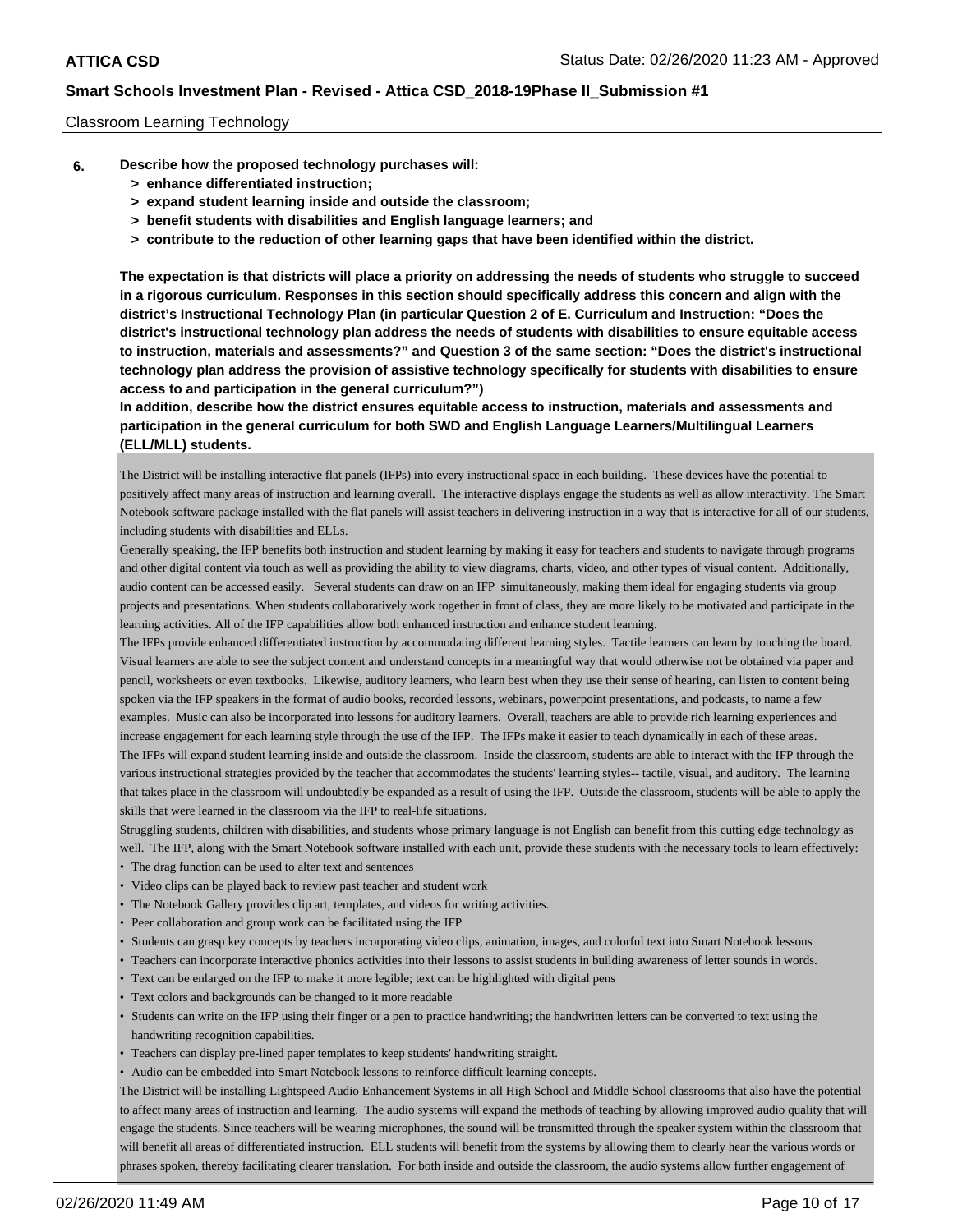### Classroom Learning Technology

learning. The teacher's voice, as well as technology devices, can be broadcasted into each audio system to provide good-quality sound that will cover a wide range of hearing abilities. Students with disabilities and hearing difficulties will benefit from these systems simply because the volume of the teacher's voice and various digital media will be enhanced. Finally, there will be a reduction of learning gaps for students with hearing difficulties by providing better-quality and higher-level audio.

**7. Where appropriate, describe how the proposed technology purchases will enhance ongoing communication with parents and other stakeholders and help the district facilitate technology-based regional partnerships, including distance learning and other efforts.**

The interactive flat panels (IFPs) will be a tool to assist in providing communication experiences with parents and other stakeholders. Parents and students will be able to communicate, where students can present topics of interest to their parents during special events and assemblies. Students will also be able to engage in unique learning experiences both inside and outside the classroom by participating in group projects, video conferencing using Skype or Google Hangouts, virtual field trips, webinars, and broadcasting live announcements via the IFP. These experiences can be presented to parents and other stakeholders inside and outside the classroom. The IFPs can display Skype or Google Hangouts sessions with surrounding technology-based regional partnerships and surrounding school districts, and thereby promote learning experiences from outside the walls of the classroom. Additionally, the IFPs can be available to parents and other stakeholders to communicate and provide education via community training events, adult-education programs, and special events that demonstrate community-based projects and initiatives. Although our district does not participate in any formal distance learning programs, the purchase of the IFPs and the use of communication software opens the door to these opportunities in ways that were not possible in the past. The district conducted feasibility studies for distance learning in years past, but it did not become a reality due to the high cost for specialized equipment and internet bandwidth issues. With the purchase of IFPs and the successful infrastructure upgrade from our Phase I SSIP , the potential for distance learning is now attainable.

The Lightspeed Audio Enhancement Systems will be used in conjunction with the learning experiences mentioned above. The presentation capabilities within the classroom will be further enhanced when presenting to parents, the community, and general public. Each audio system can be incorporated into classroom learning, communication with parents, community training events, distance learning, adult-education programs, and special community-based events.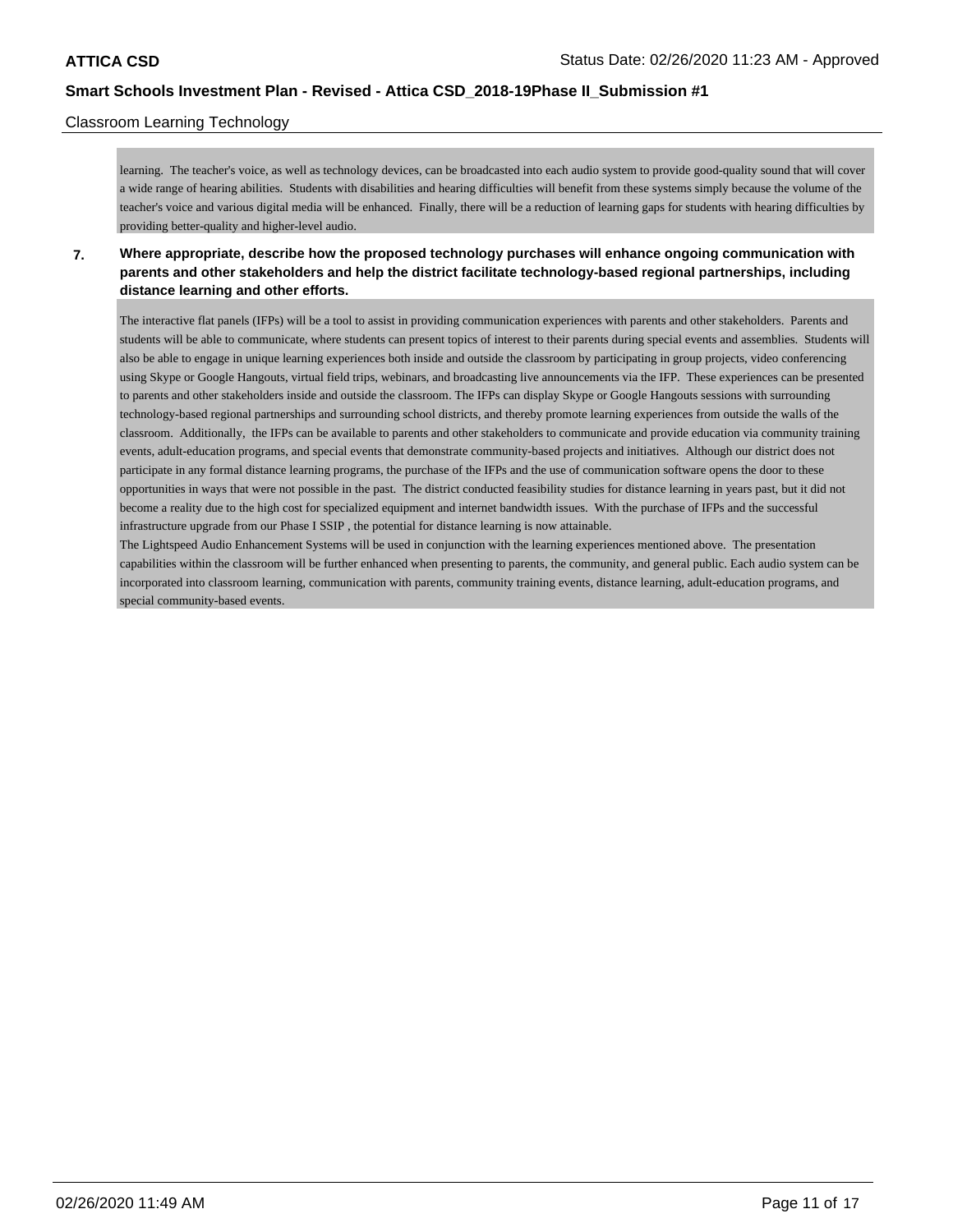#### Classroom Learning Technology

**8. Describe the district's plan to provide professional development to ensure that administrators, teachers and staff can employ the technology purchased to enhance instruction successfully.**

**Note: This response should be aligned and expanded upon in accordance with your district's response to Question 1 of F. Professional Development of your Instructional Technology Plan: "Please provide a summary of professional development offered to teachers and staff, for the time period covered by this plan, to support technology to enhance teaching and learning. Please include topics, audience and method of delivery within your summary."**

Professional development is a key component for the use of instructional technology in the classroom. The district is committed to provide professional development in a variety of ways to allow staff to learn how to utilize technology tools and resources to expand their teaching methods. The technology-related professional development is overseen by the district committee of stakeholders, i.e., District Technology Team (DTT), that plans various technology workshops and sustained support on an annual basis. At least one professional-development day per year is built into the instructional calendar and dedicated solely to technology training of teachers and staff. It includes various topics such as Google Drive, Google Classroom, and other Google Apps; BoardMaker, Chromebook training, iPads in the classroom, Smart Notebook Software workshops, iReady Assessment-Data Analysis training, and Snap & Read/Co-Writer Universal workshops. Training on all of these topics is made available to all teachers. In addition:

• The DTT plans and conducts site visits to other schools to gather information on the latest applications for technology instruction.

• DTT members attend the annual NYSCATE conference to gain further insight for the latest technology being offered in classrooms.

 • A number of Professional Growth and Superintendent Conference Days are offered throughout the year for additional technology training workshops.

 • Individual requests for technology conferences or workshops are granted (e.g, Wayne-FingerLakes BOCES/Genesee Valley BOCES workshops). • Teachers utilize the 4T Greene Program (Two Teachers Together with Technology) which is a peer support program designed to help teachers develop the skills necessary to integrate technology into their classroom instruction. Inexperienced teachers in the use of technology would benefit from one-on-one support provided by a peer who has successfully worked with educational technology.

 • Beginning in the Fall of 2018, the District will begin implementing the Ready-For-Today program provided by the local BOCES which provides 40 days of on-site technology instruction within the classroom. This program also provides direct support and training for teachers to continue technology-related lessons throughout the year.

With the installation of the interactive flat panels (IFPs) and audio enhancement systems, teachers will have opportunities to receive professional development on how to fully use these systems through the Annual Technology Day in October, the Professional Growth and Superintendent Conference Days, and the Ready-For-Today program. The training workshops will be conducted by experts from outside the district for the initial training. Once the initial training is completed, teachers will have opportunities throughout the year to be trained in-house and through the Ready-For-Today program.

### **9. Districts must contact one of the SUNY/CUNY teacher preparation programs listed on the document on the left side of the page that supplies the largest number of the district's new teachers to request advice on innovative uses and best practices at the intersection of pedagogy and educational technology.**

By checking this box, you certify that you have contacted the SUNY/CUNY teacher preparation program that supplies the largest number of your new teachers to request advice on these issues.

**9a. Please enter the name of the SUNY or CUNY Institution that you contacted.**

SUNY Geneseo

**9b. Enter the primary Institution phone number.**

(585) 245-5211

**9c. Enter the name of the contact person with whom you consulted and/or will be collaborating with on innovative uses of technology and best practices.**

Dr. Anjoo Sikka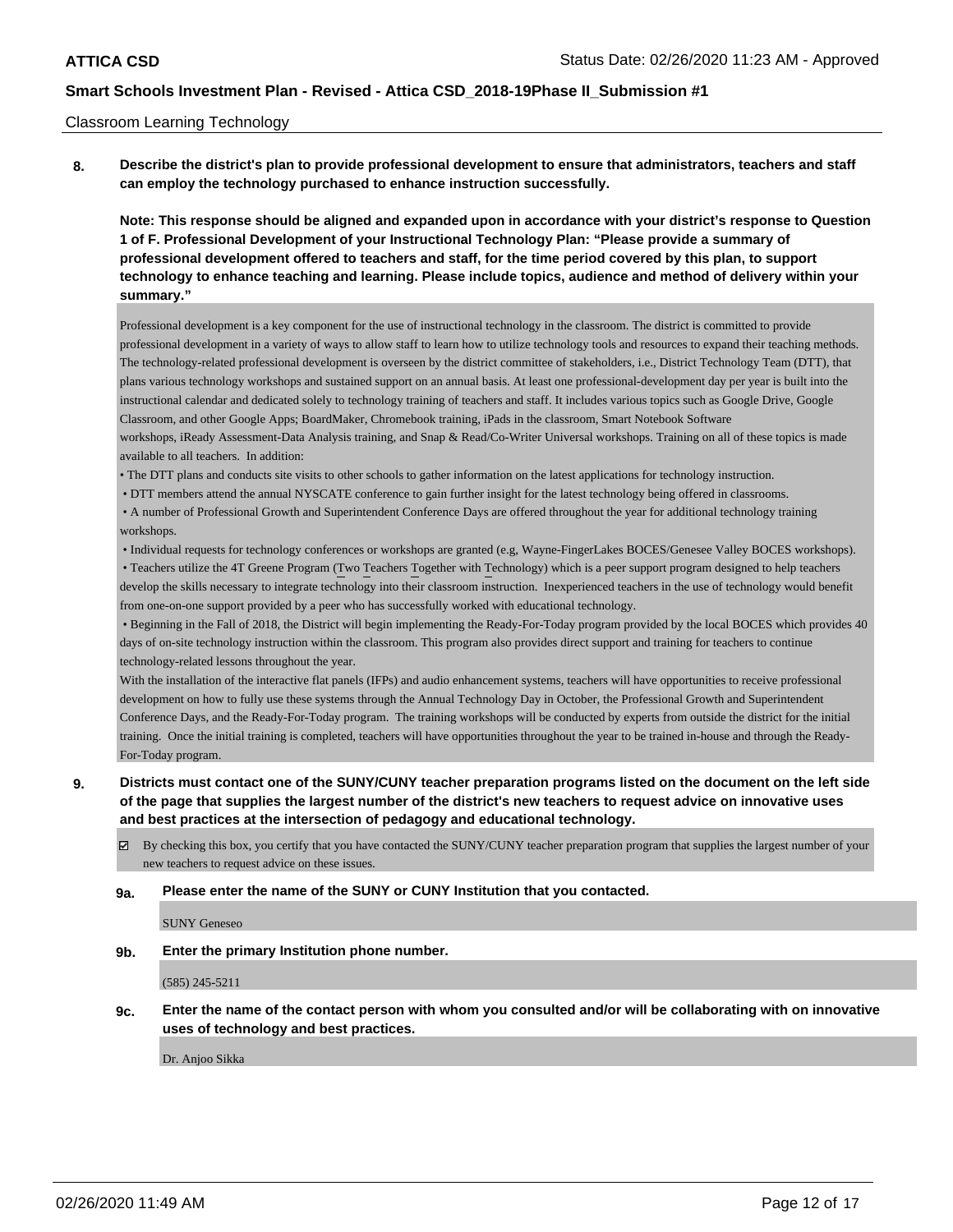### Classroom Learning Technology

**10. To ensure the sustainability of technology purchases made with Smart Schools funds, districts must demonstrate a long-term plan to maintain and replace technology purchases supported by Smart Schools Bond Act funds. This sustainability plan shall demonstrate a district's capacity to support recurring costs of use that are ineligible for Smart Schools Bond Act funding such as device maintenance, technical support, Internet and wireless fees, maintenance of hotspots, staff professional development, building maintenance and the replacement of incidental items. Further, such a sustainability plan shall include a long-term plan for the replacement of purchased devices and equipment at the end of their useful life with other funding sources.**

 $\boxtimes$  By checking this box, you certify that the district has a sustainability plan as described above.

**11. Districts must ensure that devices purchased with Smart Schools Bond funds will be distributed, prepared for use, maintained and supported appropriately. Districts must maintain detailed device inventories in accordance with generally accepted accounting principles.**

By checking this box, you certify that the district has a distribution and inventory management plan and system in place.

#### **12. Please detail the type, quantity, per unit cost and total cost of the eligible items under each sub-category.**

| Select the allowable expenditure<br>type.<br>Repeat to add another item under<br>each type. | Item to be Purchased                                                                                                                                                   | Quantity       | Cost per Item | <b>Total Cost</b> |
|---------------------------------------------------------------------------------------------|------------------------------------------------------------------------------------------------------------------------------------------------------------------------|----------------|---------------|-------------------|
| <b>Other Costs</b>                                                                          | Tripp Lite 25' High Speed HDMI Cable<br>w/ Ethernet Digital Video Audio                                                                                                | 105            | 23.00         | 2,415.00          |
| <b>Other Costs</b>                                                                          | Peerless-AV ACSBR1 Sound Bar<br><b>Mounting Brackets</b>                                                                                                               | 128            | 10.00         | 1,280.00          |
| Interactive Whiteboards                                                                     | M&B Machine Stand-Off Rail Depth<br><b>Extension Kits</b>                                                                                                              | $\overline{7}$ | 56.00         | 392.00            |
| <b>Other Costs</b>                                                                          | Lightspeed TOPCAT (ACCESS) Audio<br>Enhancement Systems for classrooms<br>(Note: this is sold as a complete<br>system which includes speaker,<br>receiver, and cables) | 70             | 825.00        | 57,750.00         |
| <b>Other Costs</b>                                                                          | Tripp Lite 50' High Speed HDMI w/<br>Cable Digital Audio Video                                                                                                         | 20             | 40.00         | 800.00            |
| Interactive Whiteboards                                                                     | Viewsonic Mobile Stands for portable<br><b>Interactive Flat Panels</b>                                                                                                 | 3              | 554.00        | 1,662.00          |
| <b>Other Costs</b>                                                                          | <b>Belkin Wall Mount Surge Protectors</b>                                                                                                                              | 120            | 10.00         | 1,200.00          |
| <b>Other Costs</b>                                                                          | Viewsonic WiFi Network Adapter                                                                                                                                         | 128            | 50.00         | 6,400.00          |
| Interactive Whiteboards                                                                     | Viewsonic ViewBoard IFP7550 75 inch<br><b>Interactive Flat Panels</b>                                                                                                  | 128            | 3,223.00      | 412,544.00        |
| <b>Other Costs</b>                                                                          | <b>Flexmics for TOPCAT Audio</b><br><b>Enhancement Systems</b>                                                                                                         | 146            | 216.00        | 31,536.00         |
| <b>Other Costs</b>                                                                          | VIZIO SB2820N-E0 Wireless Sound<br><b>Bars</b>                                                                                                                         | 128            | 91.00         | 11,648.00         |
| <b>Interactive Whiteboards</b>                                                              | M&B Machine Stand-Off Rails for<br>Mounting Viewsonic IFP7550 Panel                                                                                                    | 120            | 133.00        | 15,960.00         |
| <b>Other Costs</b>                                                                          | Media Connectors for TOPCAT Audio<br><b>Enhancement Systems</b>                                                                                                        | 70             | 216.00        | 15,120.00         |
|                                                                                             |                                                                                                                                                                        | 1.173          | 5.447.00      | 558.707           |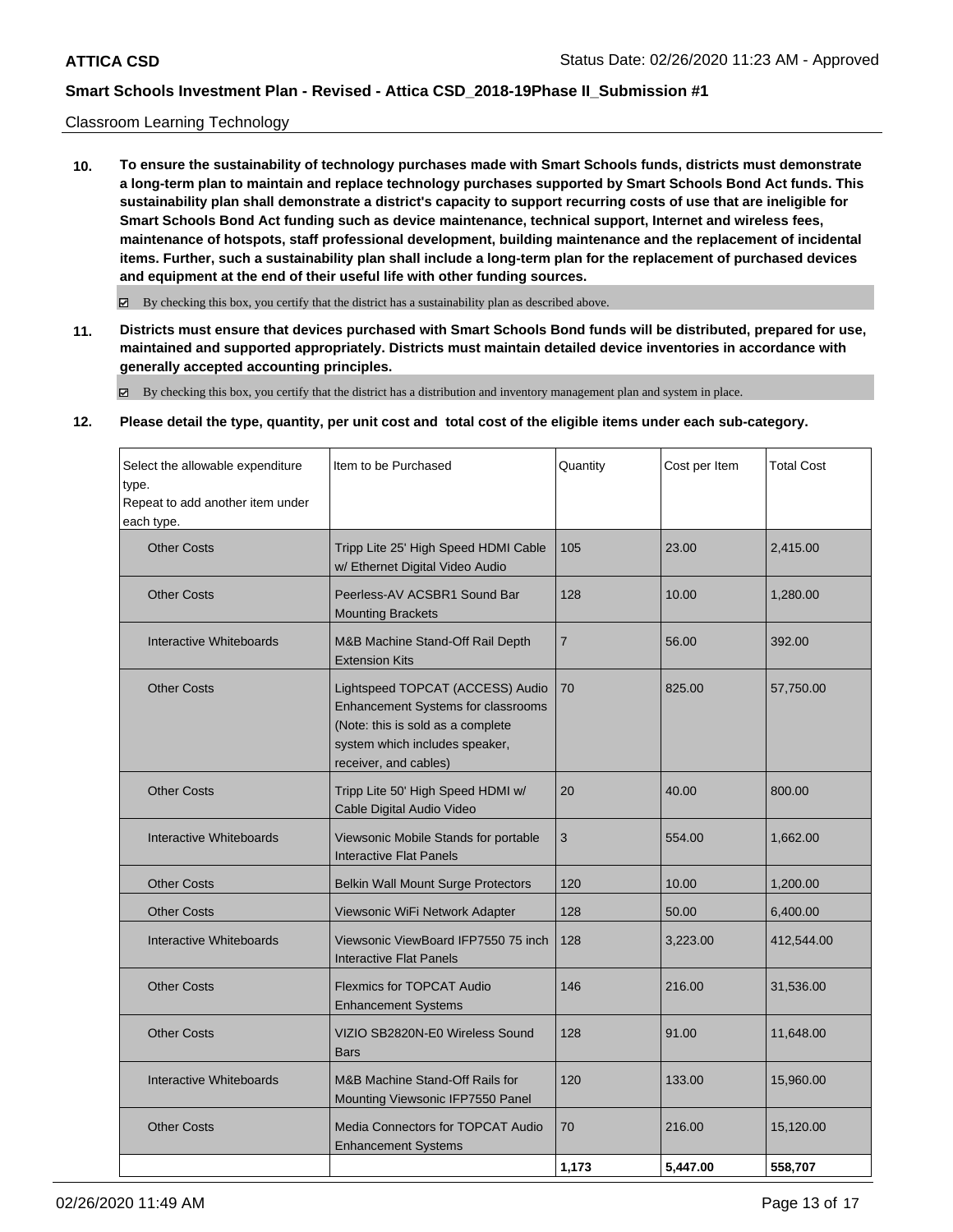Classroom Learning Technology

# **13. Final 2014-15 BEDS Enrollment to calculate Nonpublic Sharing Requirement (no changes allowed.)**

|            | <b>Public Enrollment</b> | Nonpublic Enrollment | <b>Total Enrollment</b> | l Nonpublic<br>l Percentage |
|------------|--------------------------|----------------------|-------------------------|-----------------------------|
| Enrollment | 1,352                    |                      | 1,352.00                | 0.00                        |

# **14. If you are submitting an allocation for Classroom Learning Technology complete this table.**

|                          | Public School Sub-Allocation | <b>Estimated Nonpublic Loan</b><br>Amount<br>(Based on Percentage Above) | Estimated Total Public and<br>Nonpublic Sub-Allocation |
|--------------------------|------------------------------|--------------------------------------------------------------------------|--------------------------------------------------------|
| Interactive Whiteboards  | 430,558.00                   | 0.00                                                                     | 430,558.00                                             |
| Computer Servers         | (No Response)                | 0.00                                                                     | 0.00                                                   |
| <b>Desktop Computers</b> | (No Response)                | 0.00                                                                     | 0.00                                                   |
| <b>Laptop Computers</b>  | (No Response)                | 0.00                                                                     | 0.00                                                   |
| <b>Tablet Computers</b>  | (No Response)                | 0.00                                                                     | 0.00                                                   |
| Other Costs              | 128,149.00                   | 0.00                                                                     | 128,149.00                                             |
| Totals:                  | 558,707.00                   | 0                                                                        | 558,707                                                |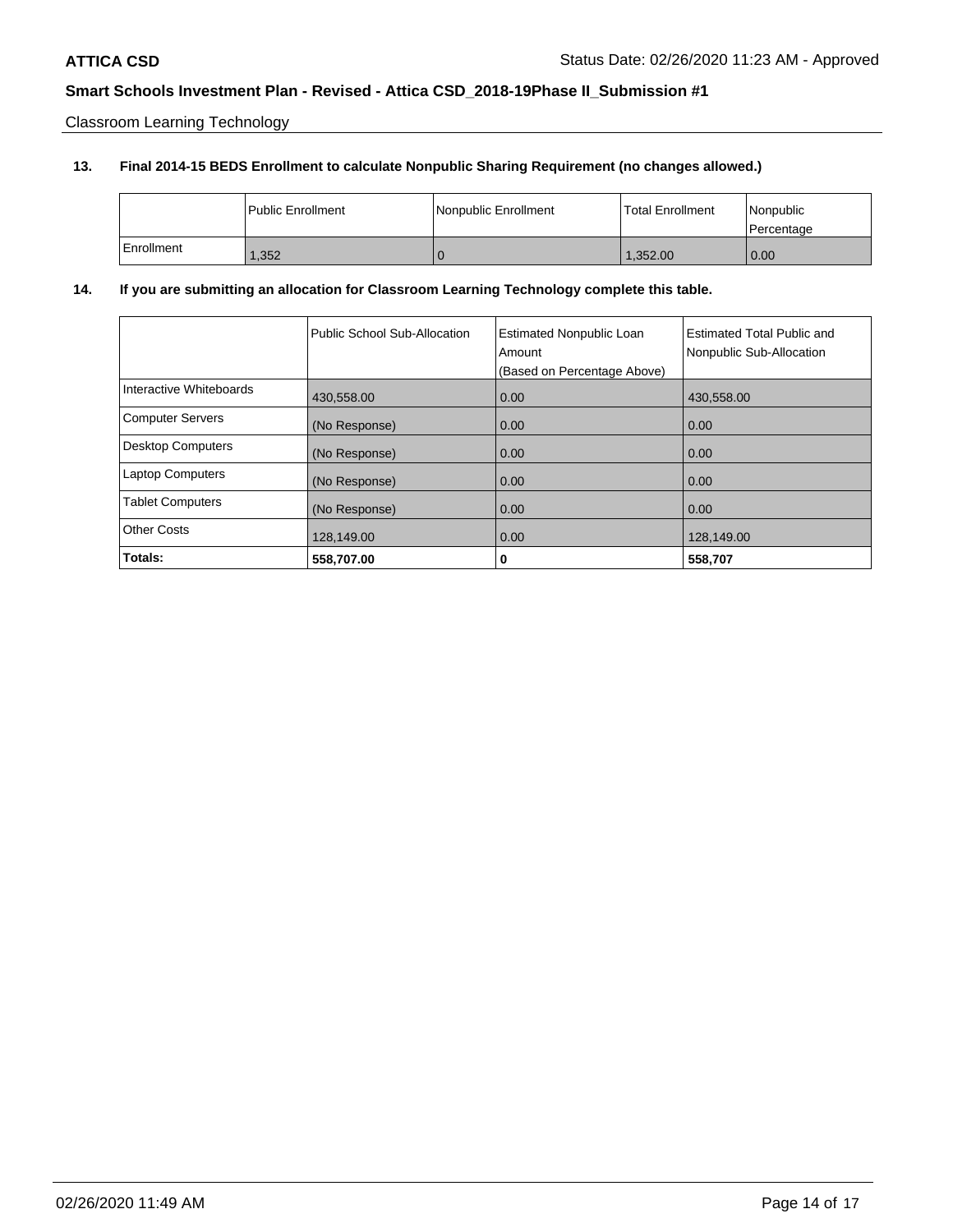#### Pre-Kindergarten Classrooms

**1. Provide information regarding how and where the district is currently serving pre-kindergarten students and justify the need for additional space with enrollment projections over 3 years.**

(No Response)

- **2. Describe the district's plan to construct, enhance or modernize education facilities to accommodate prekindergarten programs. Such plans must include:**
	- **Specific descriptions of what the district intends to do to each space;**
	- **An affirmation that new pre-kindergarten classrooms will contain a minimum of 900 square feet per classroom;**
	- **The number of classrooms involved;**
	- **The approximate construction costs per classroom; and**
	- **Confirmation that the space is district-owned or has a long-term lease that exceeds the probable useful life of the improvements.**

(No Response)

**3. Smart Schools Bond Act funds may only be used for capital construction costs. Describe the type and amount of additional funds that will be required to support ineligible ongoing costs (e.g. instruction, supplies) associated with any additional pre-kindergarten classrooms that the district plans to add.**

(No Response)

**4. All plans and specifications for the erection, repair, enlargement or remodeling of school buildings in any public school district in the State must be reviewed and approved by the Commissioner. Districts that plan capital projects using their Smart Schools Bond Act funds will undergo a Preliminary Review Process by the Office of Facilities Planning.**

**Please indicate on a separate row each project number given to you by the Office of Facilities Planning.**

| Project Number |  |
|----------------|--|
| (No Response)  |  |
|                |  |

**5. Please detail the type, quantity, per unit cost and total cost of the eligible items under each sub-category.**

| Select the allowable expenditure | Item to be purchased | Quantity      | Cost per Item | <b>Total Cost</b> |
|----------------------------------|----------------------|---------------|---------------|-------------------|
| type.                            |                      |               |               |                   |
| Repeat to add another item under |                      |               |               |                   |
| each type.                       |                      |               |               |                   |
| (No Response)                    | (No Response)        | (No Response) | (No Response) | 0.00              |
|                                  |                      | υ             | 0.00          |                   |

**6. If you have made an allocation for Pre-Kindergarten Classrooms, complete this table. Note that the calculated Total at the bottom of the table must equal the Total allocation for this category that you entered in the SSIP Overview overall budget.**

|                                          | Sub-Allocation |
|------------------------------------------|----------------|
| Construct Pre-K Classrooms               | (No Response)  |
| Enhance/Modernize Educational Facilities | (No Response)  |
| <b>Other Costs</b>                       | (No Response)  |
| Totals:                                  | 0.00           |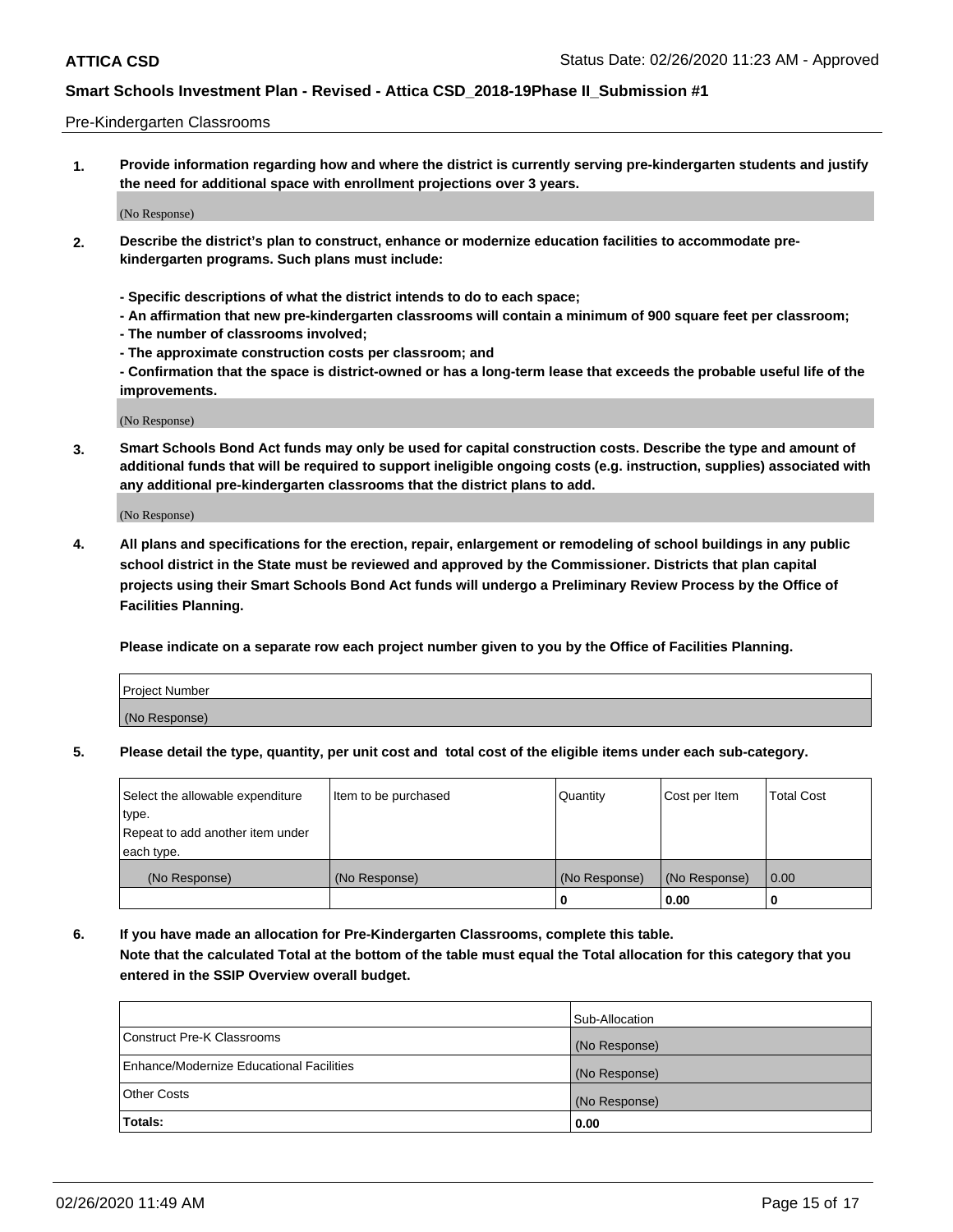Replace Transportable Classrooms

**1. Describe the district's plan to construct, enhance or modernize education facilities to provide high-quality instructional space by replacing transportable classrooms.**

(No Response)

**2. All plans and specifications for the erection, repair, enlargement or remodeling of school buildings in any public school district in the State must be reviewed and approved by the Commissioner. Districts that plan capital projects using their Smart Schools Bond Act funds will undergo a Preliminary Review Process by the Office of Facilities Planning.**

**Please indicate on a separate row each project number given to you by the Office of Facilities Planning.**

| Project Number |  |
|----------------|--|
|                |  |
|                |  |
|                |  |
| (No Response)  |  |
|                |  |
|                |  |

**3. For large projects that seek to blend Smart Schools Bond Act dollars with other funds, please note that Smart Schools Bond Act funds can be allocated on a pro rata basis depending on the number of new classrooms built that directly replace transportable classroom units.**

**If a district seeks to blend Smart Schools Bond Act dollars with other funds describe below what other funds are being used and what portion of the money will be Smart Schools Bond Act funds.**

(No Response)

**4. Please detail the type, quantity, per unit cost and total cost of the eligible items under each sub-category.**

| Select the allowable expenditure | Item to be purchased | Quantity      | Cost per Item | Total Cost |
|----------------------------------|----------------------|---------------|---------------|------------|
| ∣type.                           |                      |               |               |            |
| Repeat to add another item under |                      |               |               |            |
| each type.                       |                      |               |               |            |
| (No Response)                    | (No Response)        | (No Response) | (No Response) | 0.00       |
|                                  |                      | u             | 0.00          |            |

**5. If you have made an allocation for Replace Transportable Classrooms, complete this table. Note that the calculated Total at the bottom of the table must equal the Total allocation for this category that you entered in the SSIP Overview overall budget.**

|                                                | Sub-Allocation |
|------------------------------------------------|----------------|
| Construct New Instructional Space              | (No Response)  |
| Enhance/Modernize Existing Instructional Space | (No Response)  |
| Other Costs                                    | (No Response)  |
| Totals:                                        | 0.00           |